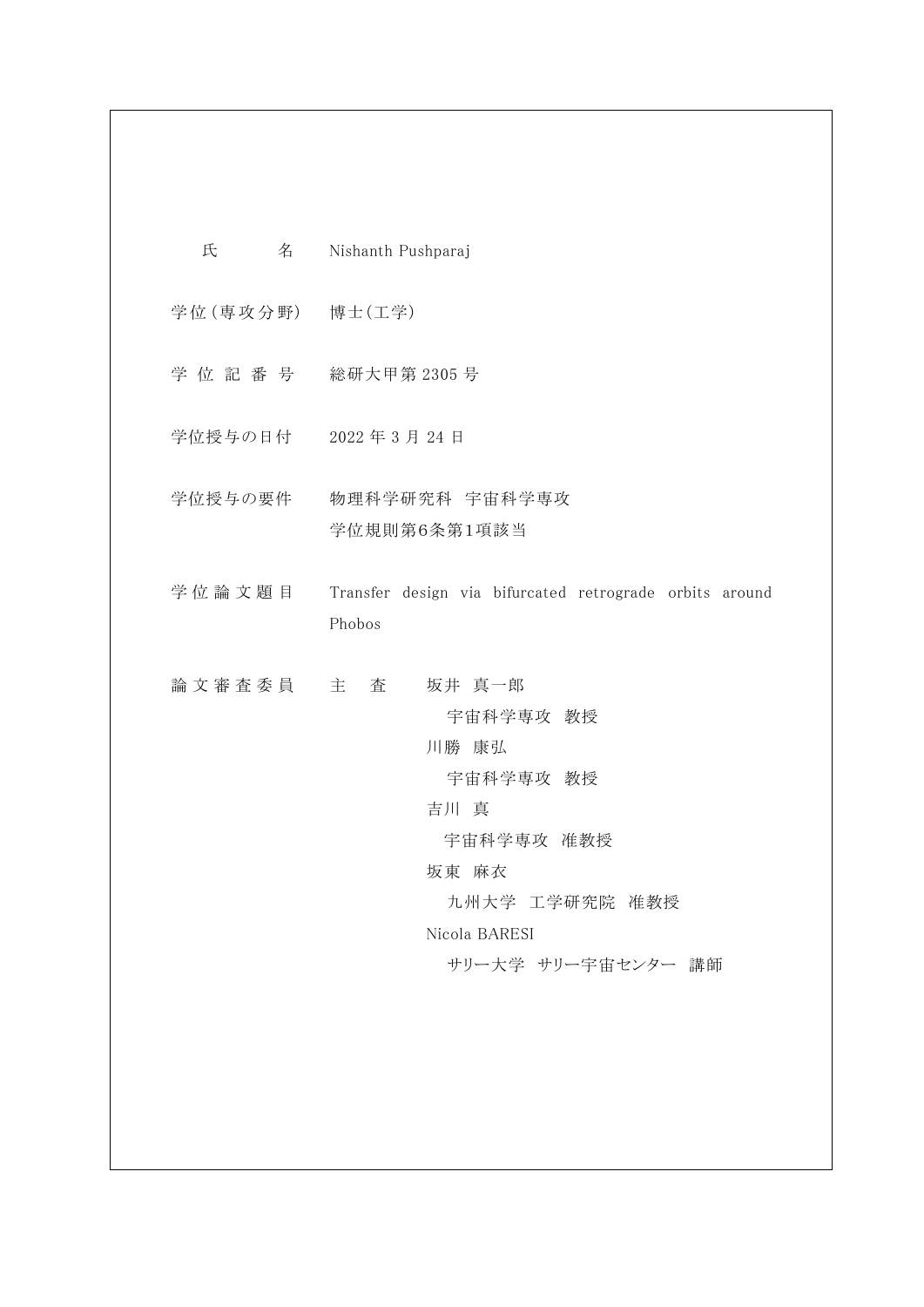## **Summary of Doctoral Thesis**

Name in full: Nishanth Pushparaj

Title: Transfer design via bifurcated retrograde orbits around Phobos

Scientific speculations regarding the origin and evolution of the Martian moons have made Phobos and Deimos attractive bodies for space exploration. Quasi-satellite orbits (QSOs) or Distant Retrograde Orbits (DROs) are stable retrograde orbits in the restricted three-body problem that have gained attention as a viable candidate for future deep-space missions towards remote planetary satellites. The curiosity to explore the Martian moons served as a catalyst for several spacecraft missions that would supposedly land on Phobos. Unfortunately, all of these attempts failed while either en route or in the vicinity of the Martian moon, leaving the mystery of their origin unsolved. Japan Aerospace Exploration Agency's robotic sample return mission Martian Moons eXploration (MMX) will utilize QSOs to perform scientific observations of the Martian moon Phobos before landing on its surface and attempting sample retrieval. In comparison to other planetary systems, the dynamical environment around Phobos is distinctive, as a simple two-body approximation with Mars as the main body is not a good approximation in the vicinity of Phobos. Because Phobos' size causes two-body motion to be perturbed during proximity operations, MMX's proximity operations are immensely challenging and require novel and sophisticated techniques for maintaining and transferring between different quasi-satellite orbits.

This thesis uses dynamical systems theory to investigate new transfer design techniques for the proximity operations around the Martian moon Phobos. The developed transfer techniques use bifurcated QSO families to transfer spacecraft between relative QSOs in the Mars-Phobos Hill Problem with ellipsoidal gravity secondary framework. This thesis firstly introduces a systematic approach to compute the bifurcated families of retrograde orbits from in-plane and out-of-plane stability perturbations, namely Multi revolution Periodic QSOs (MP-QSOs) and Spatial QSOs (3D-QSOs).

Secondly, geometric characteristics of in-plane bifurcated families of MP-QSOs are leveraged to introduce a novel and robust planar transfer design method. Transfer design strategy via MP-QSOs is explored through transfer maps that illustrate transfer design space between different altitude QSOs. It is found that transfers via MP-QSOs provide insights on minimum  $\Delta V$  transfers and the parameters determining the transfer cost between relative QSOs. This transfer methodology provides a basis for robust and stable retrograde transfer trajectories around Phobos. Even if the spacecraft skips the  $\Delta V$ maneuver at the designated point, the spacecraft remains in the MP-QSO, and crossings occurring later can be used to perform the orbit injection into the target orbit. This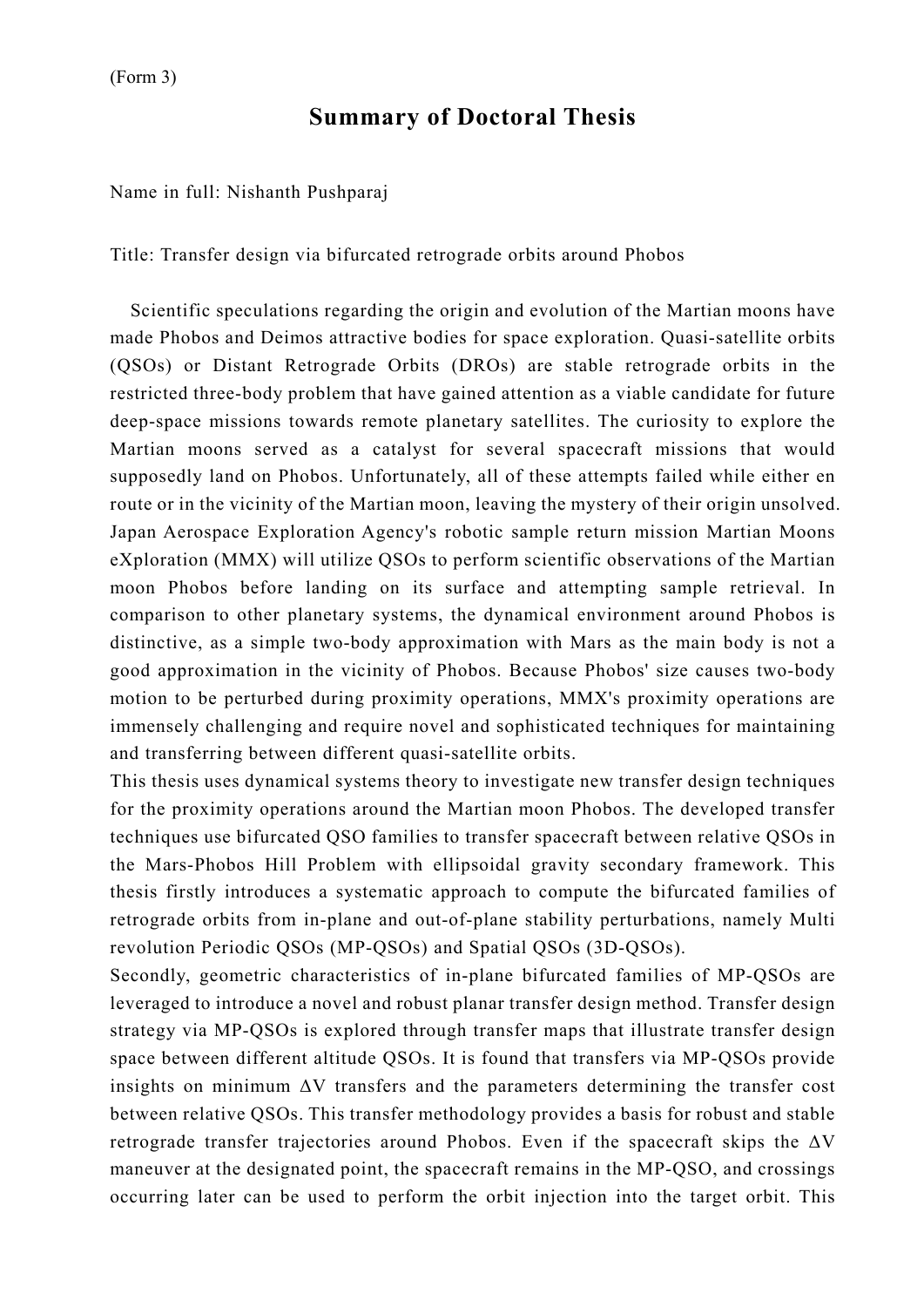method involves two impulse transfers, one to escape the initial QSO and another to insert into the desired lower altitude orbit. The proposed transfer method is explicitly applied to MMX baseline QSOs. Furthermore, these transfer maps deliver accurate initial guesses for optimal transfer trajectories in the vicinity of Phobos. Based on the primer vector analysis of the impulse transfer trajectories, it is found that departing and arriving at the same periphobian sides with an additional mid-course impulse result in the optimal impulse solution.

Later this thesis explores the application of invariant manifolds of unstable retrograde orbits to design out-of-plane transfer trajectories around Phobos to aid high-latitude coverage and scientific observation capabilities to a mission. Computed families of three-dimensional QSOs using out-of-plane bifurcations near planar orbits show that most of these orbits are weak to highly unstable. The invariant manifolds of an unstable 3D-QSO are computed by perturbing the states along the direction of 3D-QSO's local eigenvectors. The intersection of capture and escape trajectories propagated from different locations along candidate 3D-QSOs with an oblate cylinder passing through the two relative planar QSOs are evaluated to extract transfer trajectories connecting a planar and the spatial QSO. This out-of-plane transfer technique provides a baseline to estimate the costs and time-of-flight associated with ballistic dynamics between highaltitude and low-altitude QSOs. The feasibility of using unstable 3D-QSO family members as staging orbits between high-altitude and low-altitude QSOs of MMX mission is later assessed. The final candidates of intermediate 3D-QSOs are ranked based on MMX scientific requirements, transfer analyses, and station-keeping costs by nullifying the growth of orbit injection errors along the unstable eigenvectors of candidate 3D-QSOs.

This work's findings could serve as initial guesses for real-ephemeris implementations to be adopted for the actual MMX mission design. The transfer methodologies and analysis presented in this paper can be extended for future missions that seek lower  $\Delta V$ transfer opportunities between stable retrograde orbits around Phobos or any small irregular planetary satellites in the solar system.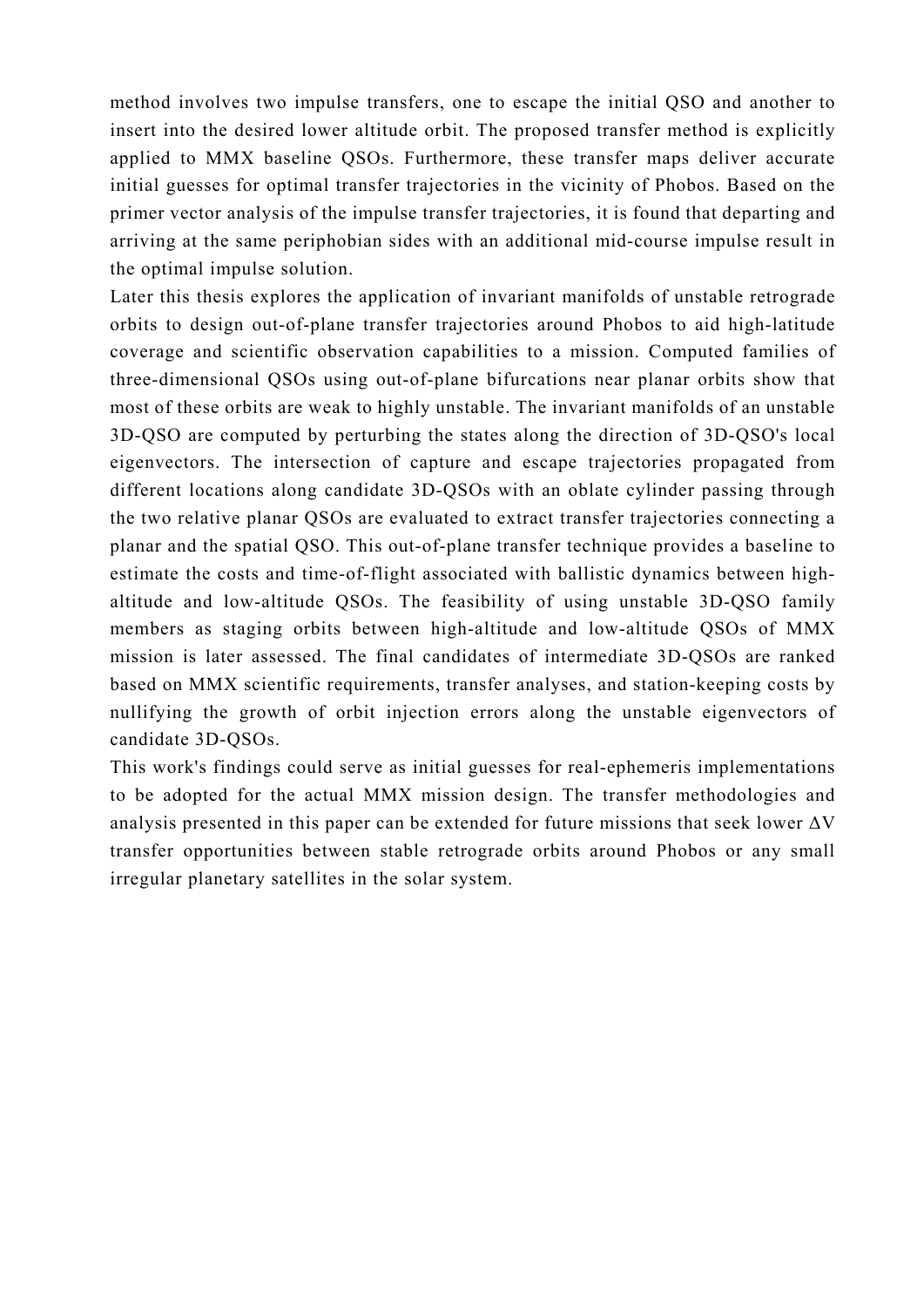Results of the doctoral thesis defense

## 博士論文審査結果

## <sup>Name</sup> in Full<br>氏 名 Nishanth Pushparaj

## ,<br>論文題目<sup>。</sup> Transfer design via bifurcated retrograde orbits around Phobos

本論文は、火星衛星フォボスの周りの、高度が異なる擬周回軌道(QSO:Quasi-Satellite Orbit)の間の軌道遷移を主題とし、その新しい設計手法を提案するものである。火星-フ ォボス三体系における周期運動解において、QSO から分岐する多周回周期軌道を遷移に用 いる点に独自性があり、従来手法に対する優位性を定量的に示した。とくに火星衛星探査 のミッション計画に寄与する、独創的かつ有用な研究である。

論文は全 6 章からなるが、その核となるのは第 3~5 章である。第 3 章で QSO から分岐 する多周回周期軌道の体系的な構築方法を示したのち、第 4、5 章では、それを QSO 間の 軌道遷移に活用する 2 つの方法を示している。

第 1 章では導入として、研究の背景、鍵となる概念、本論文の構成、主要な貢献を提示 している。第 2 章では、後続の議論の礎となる力学モデル、用語の定義、数値解析手法を 示している。

本論文の第 3 章では、後続する軌道遷移の議論に先立って、QSO から分岐する多周回周 期軌道を体系的に構築する方法を確立している。力学系理論に基づき、QSO からの周期多 倍分岐により生ずる MP-QSO(Multi revolution Periodic QSO)、接線分岐により生ずる 3D-QSO(Spatial QSO)を連続変形法により拡張していって軌道群を構築する手法であ る。そして、これを火星-フォボス三体系に適用して、フォボス周りの MP-QSO、3D-QSO の解空間の構造とその特性を明らかにしている。

第 4 章、第 5 章では、実際の火星衛星探査計画 MMX を具体的な題材として、この MP-QSO、3D-QSO を、高度が異なる QSO 間の軌道遷移に活用する方法を示している。

第 4 章では、まず MP-QSO を QSO 間の軌道遷移に用いる手法について論じている。体 系的に構築された MP-QSO 群の中から、起点/終点の QSO と交差する MP-QSO を抽出す ることで、2 つの QSO をつなぐ遷移軌道を構成する。フォボスを周期的に周回する MP-QSO を用いることにより、フォボスと衝突したり、フォボスから離脱したりすることがな い、安定、かつ安全な QSO 間の遷移が可能になる。また解空間を分析し、従来手法よりも 少ない制御量で遷移を実現できる軌道が存在することや、最適解となる遷移軌道が示す幾 何学的な特徴を明らかしている。さらに、Primer ベクトルを用いる軌道最適化理論を適用 し、遷移途上の中間軌道制御も許容することで、遷移に必要な総制御量をさらに削減でき ることを示している。

第 5 章では、3D-QSO を QSO 間の軌道遷移に用いる手法について論じている。フォボ スの高緯度域上空にまで到達できる 3D-QSO は不安定な性質を持ち、力学系理論における 不変多様体を構成する。そこで、体系的に構築された 3D-QSO とその安定/不安定多様体 から構成される 3 次元軌道群を準備し、その中から起点/終点の QSO と交差するものを抽